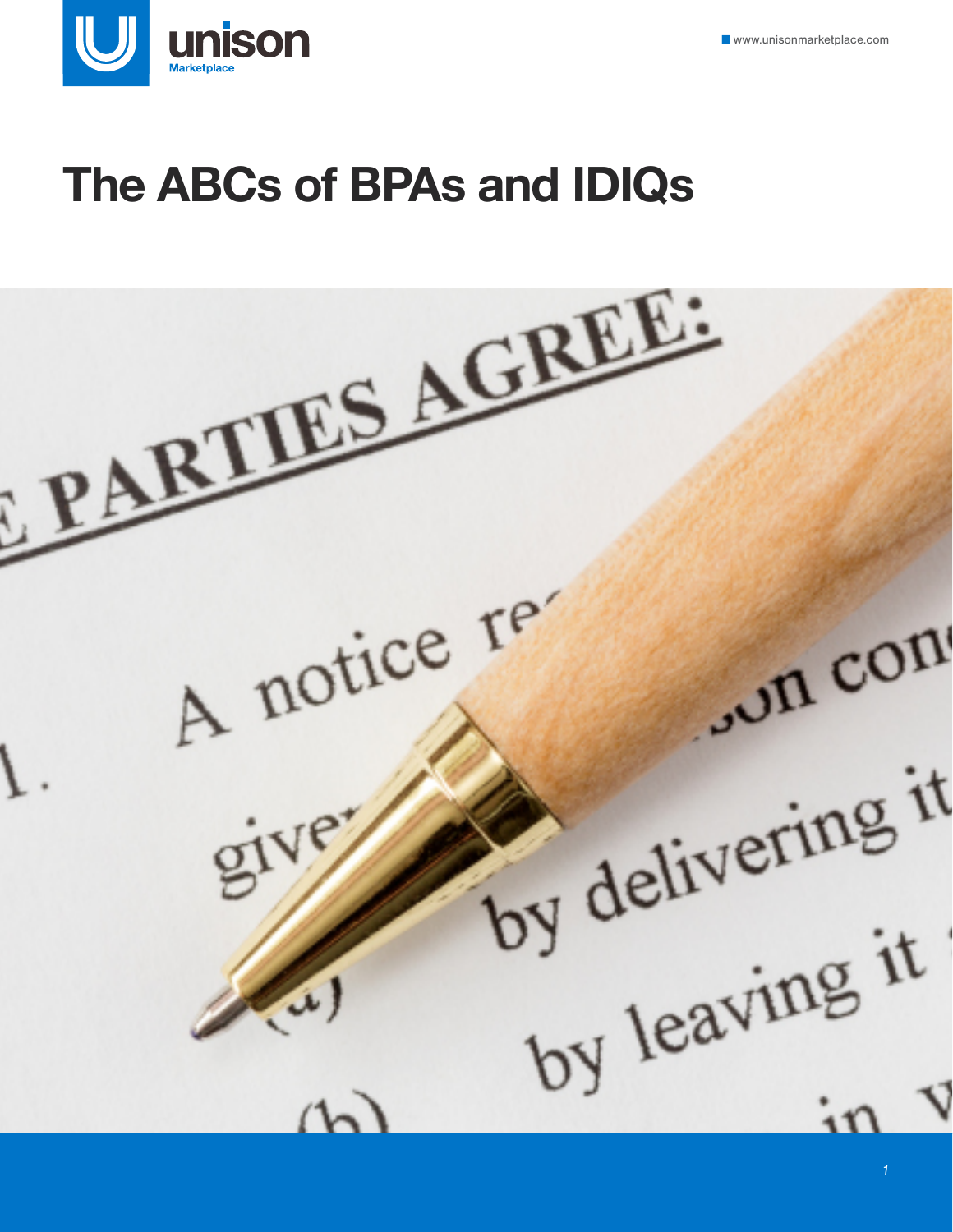

# **The ABCs of BPAs and IDIQs**

# **Overview**

This document summarizes the key takeaways from the recent Unison Marketplace webinar— The ABCs of BPAs and IDIQs

# Defining BPAs

A Blanket Purchase Agreement (BPA) is an "agreement" between the government and a contractor and are sometimes referred to as "charge accounts" that can be put into place with a single source or, preferably, multiple sources. BPAs are typically used when the government anticipates requirements for supplies or services on a recurring basis.

# BPAs are useful to the government when:

- they anticipate requirements for a wide variety of items in a broad class of supplies or services,
- they do not know the exact items or quantities,
- and delivery requirements are not known ahead of time.

Since a BPA is not a contract, the government is neither financially nor contractually obligated to place Orders against an established BPA. The BPA contains pre-negotiated terms and conditions that will apply only if and when an Order (or "Call") is placed against the BPA for supplies or services. An Order or Call placed against a BPA obligates funds and does form a contract.

# Defining IDIQs

Indefinite Delivery/Indefinite Quantity (IDIQ) is a type of contract between the government and a contractor where the government's exact requirements for delivery and quantities are not yet known.

## The government uses IDIQs when:

- they have a specific requirement for supplies,
- do not yet know what quantities are needed,
- and/or they do not yet have a timeline defined.

However, since it is a contract, the government must state minimum and maximum ordering limitations and specify a fixed period in which orders may be placed with the vendor.

The minimum ordering limitation is the government's guarantee it will purchase certain quantities of supplies or services within the fixed period. At the time of contract award, the government must at least obligate the funds for the stated minimum guaranteed amount, but may delay placing any orders under the new contract.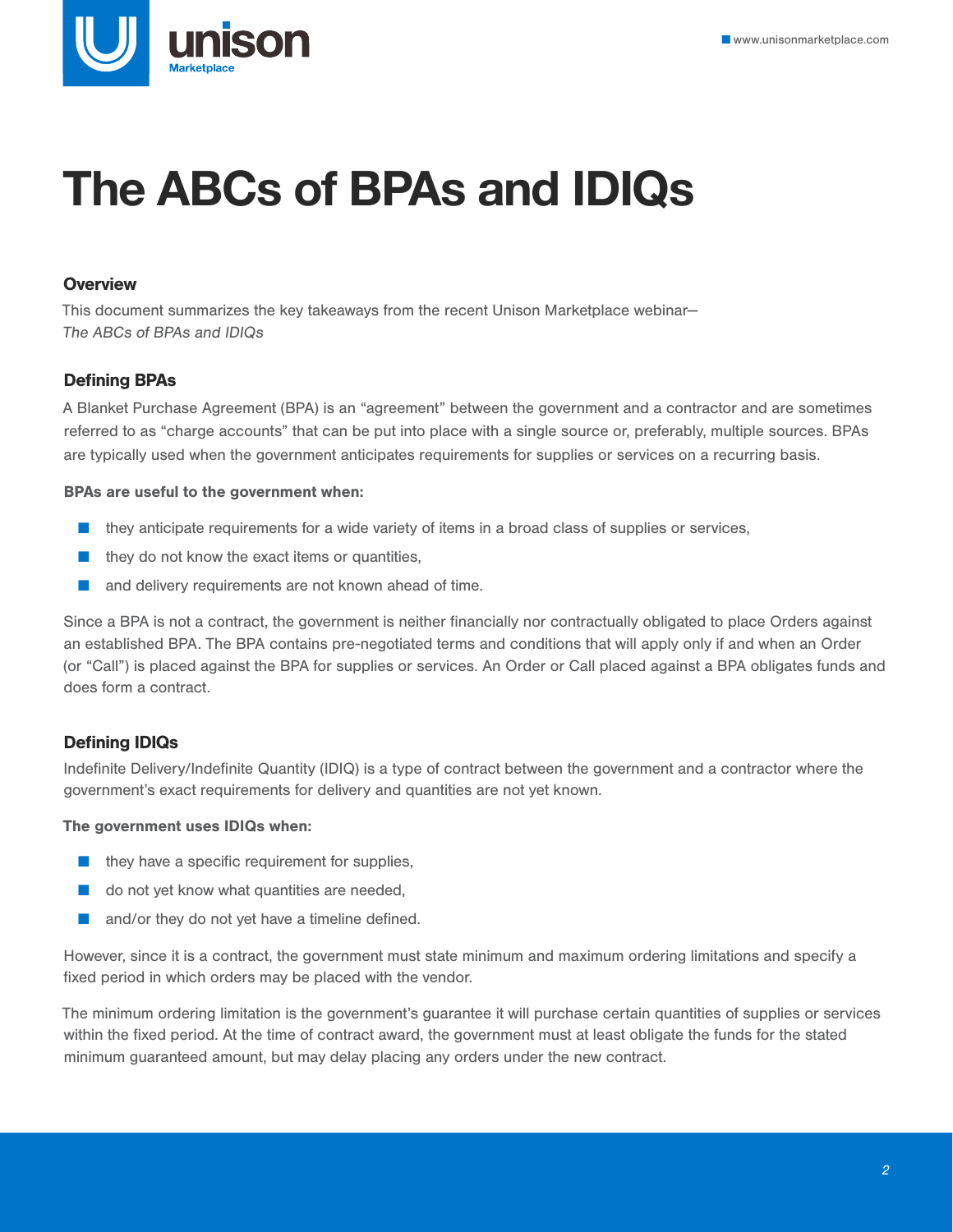

## Differences and Benefits

BPAs and IDIQs are both considered simplified acquisition methods and are widely used throughout the federal government. The fact that one is an "agreement" and the other a "contract" is the foundational and significant difference between them. When used appropriately, both methods allow contracting offices to acquire repetitive government requirements in one of the most efficient and simplified manners available.

# Deciding Between a BPA or IDIQ

If it is determined a repetitive need exists for a wide variety of supplies or services, and the exact items, quantities, and delivery requirements are not known in advance or may greatly vary, the streamlined BPA method is likely to be the more appropriate acquisition solution.

#### Benefits of using a BPA:

- No obligation to place any orders
- Requires no advance funds availability until Calls are placed
- FSS BPAs already include competitive contract pricing and contract terms and conditions
- Reduced procurement lead times
- Optional delegation of ordering authority to an office or individual that do not normally require contracting authority

One potential downside with BPAs is the SAT order limitation reduces flexibility to acquire large scale orders.

If it is determined the government's requirement for supplies or services is well-known, other than knowing exact quantity or delivery needs, an IDIQ contract may be the best acquisition solution.

## Benefits of using an IDIQ:

- Streamlined ordering procedures
- Set prices
- Reduced lead time when ordering
- Fair opportunity under multiple award

A potential downfall of the IDIQ method is the potentially long procurement lead time to make the initial award. Although the fair opportunity under multiple award IDIQ contracts has significant benefits, it increases the lead time to award task or delivery orders. Overall, IDIQ procedures are more labor and resource intensive, which increases the administrative burden and cost.